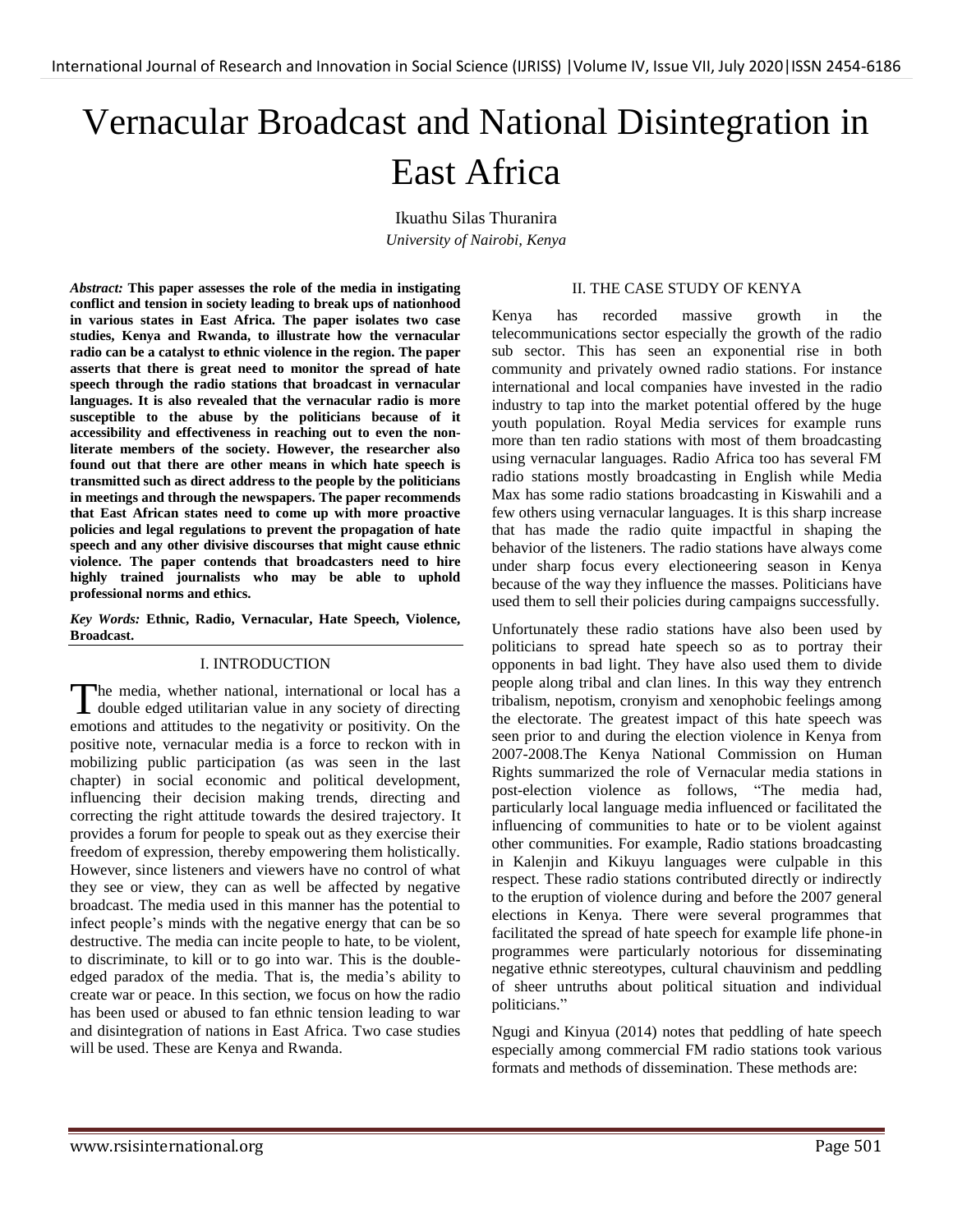- i. Call-in programmes were frequently used where listeners would pass inflammatory messages against rival communities living in the same province.
- ii. Through music where a hate message was packaged in a song criticizing a particular community by exposing its weaknesses.
- iii. Use of social media such as Twitter, Facebook and other messaging platforms such as SMS and WhatsApp. Inciting messages were sent through these platforms urging various communities to migrate or else they be evicted.
- iv. Talk-shows. Various FM radio stations would invite guests to air their opinions and in the process, unfettered public opinions either by the guests or by the radio presenters were propagated to the public.
- v. Other methods involved transmission of tribal jokes lased with biased opinions of other tribes, use of nonexistent proverbs and sayings, careless reporting of romours and unsubstantiated reports being presented as if they were facts. Lastly, extremist politicians were also given a lot of air time to speak to their people but in the end they ended up utter inciting remarks.

We can observe from the above methods that the radio presenters integrated the use of social networks to engage their audience besides talking to them directly. Therefore the use of the social media attracted more audience especially the youth into listening to the radio and eventually ended up being receivers and disseminators of hate speech. National cohesion and integration commission (NCIC) in 2007 through its vice chairperson pointed out the misuse of social media by the vernacular radio stations. The then vice chair, Millie Lwanga said "Care must be taken to ensure that the rights of others are not prejudiced during enjoyment of freedoms enshrined in the constitution. Commercial radio stations were and still are notoriously integrating the use of the social media in their broadcasts so as to attract more listeners, hence more revenue through advertisements. Abdi et al (2008) shows that it was not the community radio stations but the commercial FM stations that were responsible for much of the hate speech and ethnic prejudice during post-election violence in Kenya. Abdi et al ( ibid) noted that some journalists were so unprofessional that they allowed hate speech to be communicated to the audience. He quotes one journalist as having remarked, "The ethnic hate that our radio station was propagating about those from outside the community was unbelievable. The unfortunate thing is that we allowed these callers to speak vile and laughed about it." Another broadcaster said, "We took sides in the issue and we became subjective, forgetting our professional tenets of objectivity and neutrality. In fact, this polarisation was so bad in the news rooms that some broadcast journalists refused to cover or read news that was not favourable to the candidate or the party they supported."

## *2.1 The Radio and Ethnic Violence in Kenya*

Kenya has been regarded as a beacon of peace and stability in a region plagued by ethnic and political instability before the era of Multiparty elections were ushered in. Since 1992 when political pluralism was introduced through the amendment of section 2A of the constitution, there have been sporadic outbreaks of ethnic violence before, during or immediately after general election. According to the Human Rights Watch reports, around 2000 people were killed during the 1992 general election, a figure that was higher in 1997 general election and the climax was witnessed in 2008 after the 2007 general election when the presidential election results were announed. The same report indicates that the 2007 election caused violence unprecedented before in Kenyans history, killing over 1300 people and displacing over 600,000 people. This is also corroborated by the krieggler report of 2008.

One of the main causes of the violence as identified by the above two reports was the spread of ethnic hatred by politicians and tribal kingpins through the platform offered by the FM radio stations. Much of the violence was witnessed in the Rift Valley province where ethnic kingpins incited their tribesmen to inject those who did not vote for a particular candidate in the general election. As noted by Muluka and Nassiuma (2017), the question of land was and still is very emotive in Kenyan national politics. Therefore, grievances over a land caused the main tension between various ethnic groups living in Rift Valley such as the Kalenjins and the Agikuyu. Kenya being a multi-cultural society with around 44 ethnic groups, every ethnic group lays claim to some community land. As such any encroachment on ethnic land by other groups causes latent tension, which is a potent keg which can explode at the slightest provocation. This explosion happened in 2007 in Kenya with far reaching social economic and political repercussions. Thus communication through the use of vernacular language whether on FM radio stations or through social networks, reinforced and radicalized tribal stereotypes culminating into violence.

The liberalization of the air waves by the Communications Authority in Kenya, has made radio and TV ownership and accessibility easy. However due to the huge capital needed to start such initiatives, most of these stations are owned by wealthy politicians, who, unfortunately use them to advance their own political agenda. They are often used as campaign tools before elections to advance the ideologies of the owner and to castigate the opponent at times including his ethnic group. Thus the media is a powerful tool that can shape and influence voting patterns in Kenya. According to the agenda setting theory propounded by McCombs and Shaw (1972,) the media can influence peoples' thinking patterns and therefore, a group of people exposed to similar media content is bound to direct their thoughts and actions on the same issues.

#### *2.2 Kass Fm and Post Election Violence In Kenya*

This is a vernacular FM station broadcasting in Kalenjin Language on 90.6 FM. It serves audience in the former Rift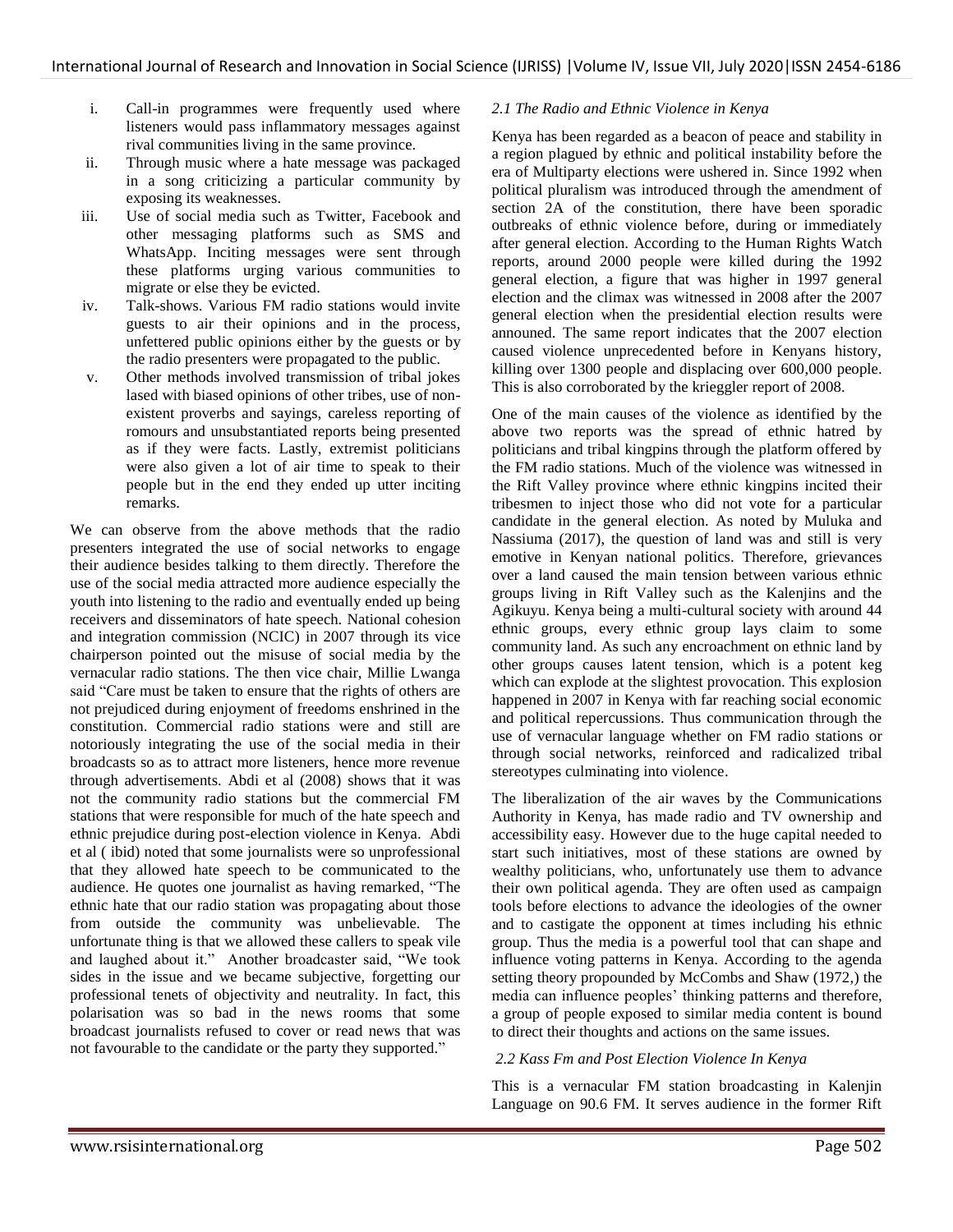Valley Province of Kenya. However, its communication reaches out other regions where Kalenjin speakers are found in Kenya. Based in the capital Nairobi, it broadcasts to Kalenjin speakers in Nairobi, Coastal region and parts of Western Kenya. A study by Sang (2015) found out that the station was founded to promote development through various programmes touching on Economy, Agriculture, education, politics and health care. Therefore the stations" programming was tailored on these main subject areas but with a specific target audience. That is the Kalenjin Ethnic group. We posit that it is this ethnic leaning in ideology that made it an easy target for manipulation by politicians. The stations deviated from addressing the original objectives and became a key player in fanning ethnic violence in Rift Valley Province.

The Waki Report (2008) on post-election violence in Kenya singled out the role KASS FM played in spreading negative ethnicity and political propaganda. It was blamed for inciting the Kalenjin community against the Agikuyu community living in their midst. The Agikuyu had bought land from the locals thereby increasing pressure on the available community land and deepening a sense of local grievance which was magnified by the tribal kingpins. The victims of post-election violence recalled with horror, the inflammatory statements from the media house as they gave testimonies to the Waki Commission of enquiry. Some victims said that the stations created a climate of fear and hatred by labeling some communities as foreigners who should be evicted from Rift valley province. Mulluka and Nassiuma ( ibid) notes that it is because of these incitements that KASS FM"s presenter Joshua Arap Sang was among the six Kenyans who appeared before the international Criminal court ( ICC) to answer charges of crimes against humanity. The Radio presenter was accused of using the station to propagate a campaign of division and violence against other communities.

According to the Human Rights Report (2008) titled, "Ballots to Bullets: Organized political violence and Kenya"s Crisis of Governance", KASS FM allowed its invited guests to use its airwaves to spew hate messages. The report quotes one politician as having said, "What was broadcasted on the radio depended on who was in the studio at any particular moment'. Various other sources such as the commission of enquiry into the post-election violence in Kenya notes that the effectiveness of the messages transmitted by KASS FM was boosted by the use of highly idiomatic language that could only be understood by the natives who speak Kalenjin language. For Instance, KASS FM would urge the Kalenjin community, "To cut grass and clear the land". This implied to the listeners to kill members of the Agikuyu community so as to "Reclaim back their land". To avoid a clear reference on who was to do the reclamation of the land, the radio station would refer to the Kalenjin community as, "People of the Milk" in reference to the pastoralism and nomadic nature of majority Kalenjin sub tribes. Mayers (2008) also notes that the use of coded language to pass inflammatory messages was common by the vernacular stations even before the electioneering period. She says that the radio presenters at KASS FM would say that, "The mongoose had come and stolen our chicken". This meant that the foreigners had invaded the community land and therefore there was an urgent need to force them back. Such idiomatic language created a special appeal to the Kalenjin speakers to rise up in arms hence sparking post-election violence. At the same time it inspired fear to the foreigners and triggered xenophobic attacks similar to the ones witnessed in South Africa. The spiral effect was massive migrations to the unknown by the groups considered as the newcomers and the emergence of internally displaced persons.

However political and ethnic incitement did no begin with KASS FM. This was a recurring problem perpetuated by the political class since the introduction of multiparty elections in Kenya in 1992. The politicians would either openly or in public meetings or even through literature incite their ethnic groups to expel the non-locals. Concerning the chaos that resulted from the 1992 general elections in Kenya, the Human Rights Watch report of 1993 observed that the violence coincided with calls by high ranking Kalenjins within the government for the creation of a majimbo system of government, a federal type of administration based on ethnicity. They together with other proponents of majimboism called for the expulsion of all other ethnic groups from the land occupied by other communities who are not the original pastoralist communities of Maasai, Samburu and Turkana. This in effect meant that other ethnic groups who had bought land in Rift Valley such as the Agikuyu, Abagusii and Luos were not wanted in the presumed Kalenjin land. Such calls were amplified by the local FM radio stations thereby heightening the disintegration of the country.

Parts from KASS FM, there were other vernacular radio stations that played a role in fanning post-election violence in Kenya albeit to a less extent. For instance, Howard (2009:26) notes that some radio stations broadcasting in the Kikuyu language used to invite radical politicians into the studios and these would incite the listeners. He cites Coro FM as one station where incitements would be propagated by telling the listeners that their community would retain the presidential seat and maintain power. By sheer mention that they should remain calm as they must win, was enough testimony that a win by another candidate was not acceptable. Inooro FM was also accused of offering airtime to highly distraught and emotional victims of post-election violence. By giving them a platform to vent their emotions, the stations ended up arousing feelings of sympathy and a need to rise up to revenge by their tribesmen. Thus the spread of negative emotions among the audience by the FM radio station was enough ammunition to perpetuate war. Probably inviting victims into the studios would have been done during the process of healing and reconciliation rather than when the wounds of violence were fresh. Such liberal use of the media also means a serious indictment on the professionalism in media houses including the management of the private radio stations and their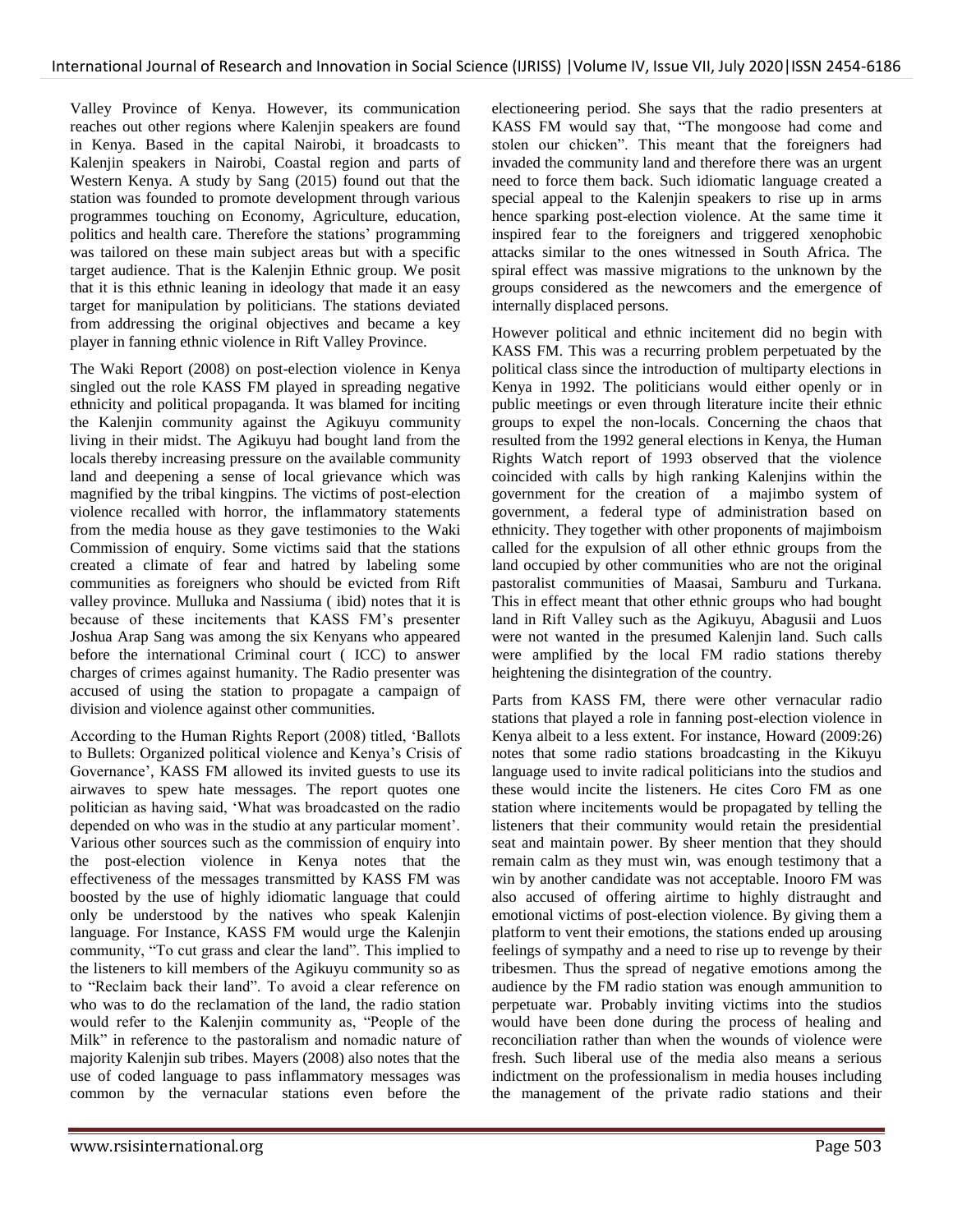editorial policies. On the other hand, Howard continues to explain, politicians from the Luo community would use The Lake Victoria FM to advance similar views. This station advanced the ideology that it was the time for the members of the community to ascend to power and that anything contrary to this would be a denial of their right to reign. This antagonism indicates that various political players were not going to accept defeat or cede ground to any political negotiation. These radio stations thus exacerbated an already volatile situation. This indicates that in Kenya during and before the post-election violence of 2007-2008, both the opposition and the ruling coalition politicians used their ethnic languages through the vernacular radio stations to provoke their people into violence. The Kenya National Commission on Human Rights Report, 2008 also cast aspersions on the role of the media in Kenyan elections, blaming it for taking sides.

Media as stated before, has a double edged role in the society as it can be used, as demonstrated in chapter one to build peace and development. However, as seen here, it can as well be used to cause national disintegration by inciting communities into self-immolation. Howard (2009) has observed that vernacular radio stations appear to be telling the listeners that it is okay to keep to themselves. Here, he alludes to the fact that broadcasting in vernacular languages tends to give the listeners a narrow view of the world, that of their surroundings only. By maintaining this narrow view the vernacular radio seems to facilitate national disintegration as opposed to broadcasts that uses a country"s official or national languages which have the power to facilitate national unity and cohesion. In his research, Howard (ibid) quotes one listener"s views about the divisive nature of the vernacular radio stations in Kenya;

 *If you are a Gikuyu, you listen to a Gikuyu radio station, if you are a Luo, you listen to a Luo radio station. Every community is just listening to itself and people who cannot talk to one another, are very easy to be incited to war.*

It is this inward-looking role of the media that this article sees as having the potential to divide rather than unite the Kenyan communities. This is especially so with the proliferation of the vernacular radio stations in Kenya. That is to say that the gains made on the national integration are slowly getting reversed while internal ethnic cohesiveness grows. Thus care should be taken so as to balance the social, economic and political developments brought about by these radio stations with the goals of uniting nations not only in Africa but throughout the world where indigenous languages are used in broadcasting. The shortfalls of using the vernacular languages in broadcasting can be seen in the balkanization envisioned by the above quote especially in multi-ethnic societies such as Kenya, Tanzania, Nigeria and others. Often matters can, and often does, get worse if a media outlet is manned by ill-trained journalists who might discard professional ethics in pursuit of ethnic patriotism.

Though Kenya has taken concrete steps to contain the spread of hate speech such as formation of National Cohesion and Integration Commission, the trend still continues in the political discourse even during non-election seasons. Mulluka nad Nassiuma (2017;63) investigated some of the reasons why hate speech which is so divisive is common among politicians during and after campaigns. They found out that 31% of the respondents said that politicians use hate speech so as to gain political mileage and popularity, 27% said that the disunity among politicians provokes them into using highly abusive language. 24.1% of the respondents stated that hate speech is used for seeking votes, 6.9% reported that it is used because it is an established trend, whereas the rest said that it is used because it serves as a tool to discreetly pass information. Some respondents also cited other reasons such as that the common man also likes it and lastly because of tribalism (3.4% each as shown in pie chart below.



Source: Research by Mulluka & Nassiuma,, 2017

#### *2.3 Reversing the Trend*

The outbreak of various post-election conflicts in 1992, 1997 and 2007 have jolted various players in Kenya such as the politicians, the civil society, the church, NGOs, the citizenry and the international community to take several steps to prevent future occurrences**.** Some lessons too, appear to have been learnt on the possible causes of the post-election violence such as historical injustices and the inequalities surrounding regional developments and the land distribution question in Kenya. Thus the following steps, some already buttressed in both legal and policy frameworks may help to forestall future violence:

(i)The establishment of the National Cohesion and Integration Commission (NCIC) in 2008 emanating from the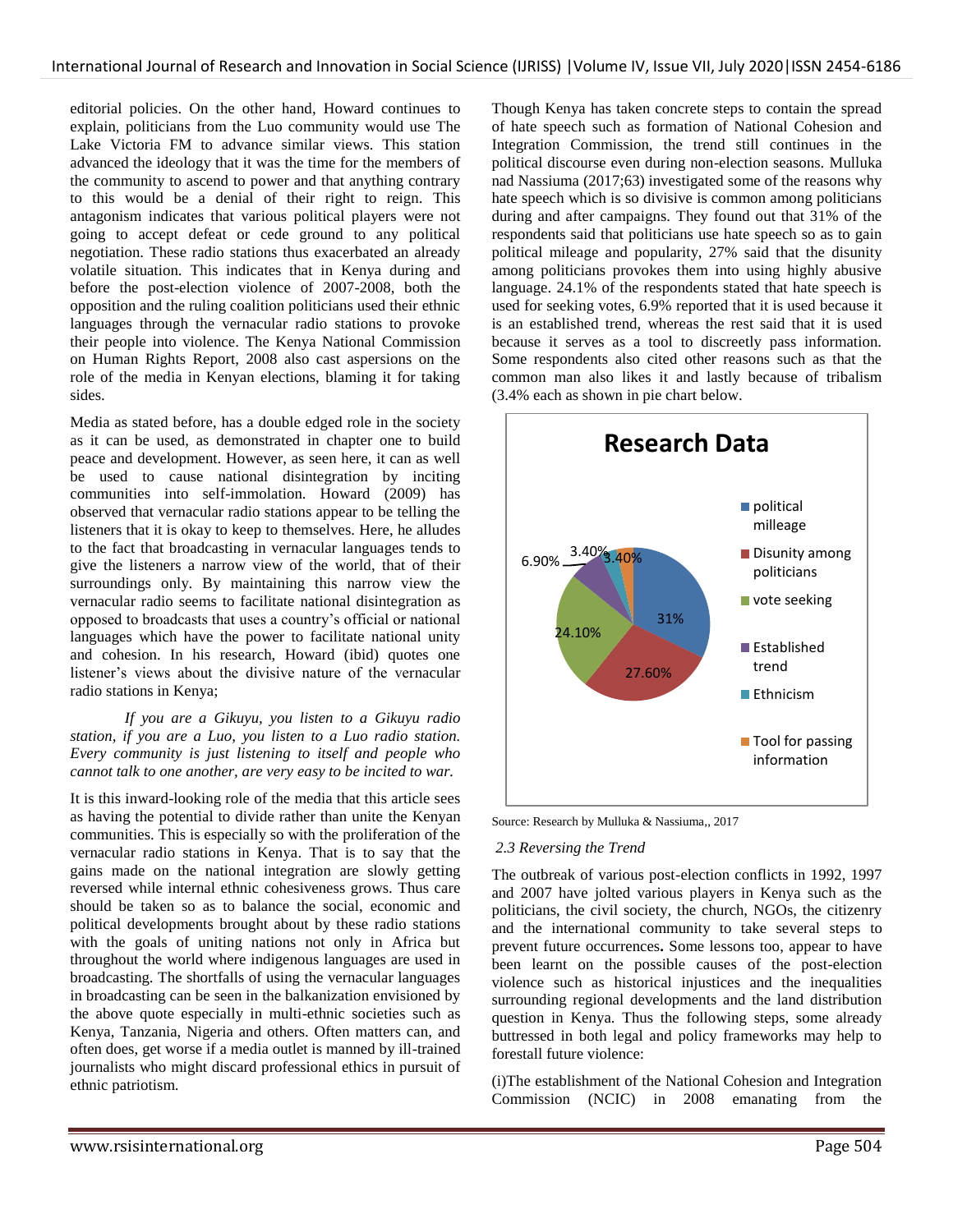recommendations of the Kriegler report of Enquiry into Kenya"s post-election violence. The duty of this commission is to monitor the use of hate speech by politicians either through the use of the social media, the FM radio stations or openly in meetings. The body also checks abuse of the media freedom by the mainstream media both print and electronic by arresting the perpetrators and charging them in courts. However, the commission has often been blamed for arresting politicians and releasing them without charges. Besides, it has run into headwinds of accusations by the opposition politicians for being used to fight political battles by the ruling parties, often exercising favouritism. More so there are challenges as regards what constitutes a hate speech and what does not with the inciters and peddlers of hate speech offering differing interpretations of what they meant coupled with claims of being quoted out of contexts. Cases too drag in courts due to lack of sufficient evidence and often fails. There also appears that the division between hate speech and freedom of expression which everybody is guaranteed by the constitution is vague.

(ii) The decentralization of resources to the rural areas through the inauguration of the 2010 constitution. This is meant to promote inclusivity and address the problem of marginalization of the regions that were left behind in development due to their natural disadvantages such as aridity. To achieve this equalization, the constitution has also introduced various funds for special groups like the youth, women and people with disabilities. Therefore, there exist funds such as the Women Fund, Youth Fund, Constituency Development Fund (CDF) managed by the people"s representative in the national assembly and the Equalisation Fund which is granted to the counties in the marginalized area. The intention is to reduce feelings of exclusion which often foments tension that lead to violence. There is also the National Government Affirmative Action Fund (NGAAF) managed by the Women Representative in the National Assembly and used to address gender inequalities. Various county authorities too have set up various funds to be managed by Members of the County Assemblies.

(iii) Reforms on various institutions tasked with the management of national elections such as the Electoral Commission of Kenya (ECK), which has been granted more independence and renamed The Interim Independent and Electoral Commission (IEBC) have been carried out. This new outfit has been given more funding and increased responsibilities such as vetting election candidates, controlling use of public funds by politicians during campaigns and to promote integrity and accountability in election matters. Other bodies that have undergone some improvements include the judiciary and establishment of the office of the Ombudsman to handle public complaints. Ethics and Anti-Corruption Commission too has been established so as to ensure that people of high integrity hold public office.

(iv) The media having come under sharp focus during the post-election violence has been put under more legal controls to ensure ethical regulation. For example, Communications Authority of Kenya has been created to oversee licensing of all media outlets and review of press freedom. Kenya Film Classification Board is in charge of regulating all media content to ensure that inflammatory content is not transmitted to the viewers. The Communications Authority also calls for the media to self-regulate in their broadcast. The Media Council was established as early as 2004 to provide a mechanism for promoting media accountability. Initially, this was meant to be a self-regulatory body but its failure to do so, led to a further amendment into the Media Act of 2007 to provide for the establishment of The Media Council in 2013. This made it more proactive and inclusive in its membership. The Media council was to:

- a) Promote ethical standards among the journalists and in the media industry
- b) To mediate in disputes between the government and the media, between the public and the media and between intra media.
- c) To promote and to protect the freedom of the media.
- d) To promote professionalism among the journalists among other duties. Failure to uphold and maintain journalistic norms would lead to the use of law to protect the public from consuming uncensored content that might cause disorder. The Media Council is now the lead government agency that ensures compliance with the set standards. However, lack of commitment by the media owners, selfregulation has not been effective forcing the government to use other channels for controlling the media.

v) There are rafts of statutory regulations adopted to contain the spread of hate speech. The Kenyan Parliament passed Anti-hate speech bill which prohibit the use and spread of divisive speech. The National Cohesion and Integration Act of 2008 criminalize use of abusive and hate speech against an individual or a group of people or sending of threatening messages. It is also supported by the penal code of 2009 which defines hate speech as a subversive activity intended to provoke feelings of hatred between communities or races. It calls for an imprisonment of up to seven years in jail.

## III. RADIO AND NATIONAL DISINTEGRATION IN RWANDA

# *3.1 Background Historical Introduction*

The Rwandan genocide erupted soon after the shooting down of the presidential jet carrying the then Rwandan president, Juvenal Habyarimana and his Burudian Counterpart, Cyprian Ntaryamira, on  $6<sup>th</sup>$  April 1994. The incident happened in an already politically charged atmosphere with the inter-ethnic civil war between the Tutsi-led Rwandan Patriotic Front (RPF) and the Hutu government (Scheffler, 2015). The ethnic violence resulted to the killing of around 800,000 Tutsis and moderate Hutus. The military victory of RPF stopped the genocide in July 1994 and by September 1994, around 2.1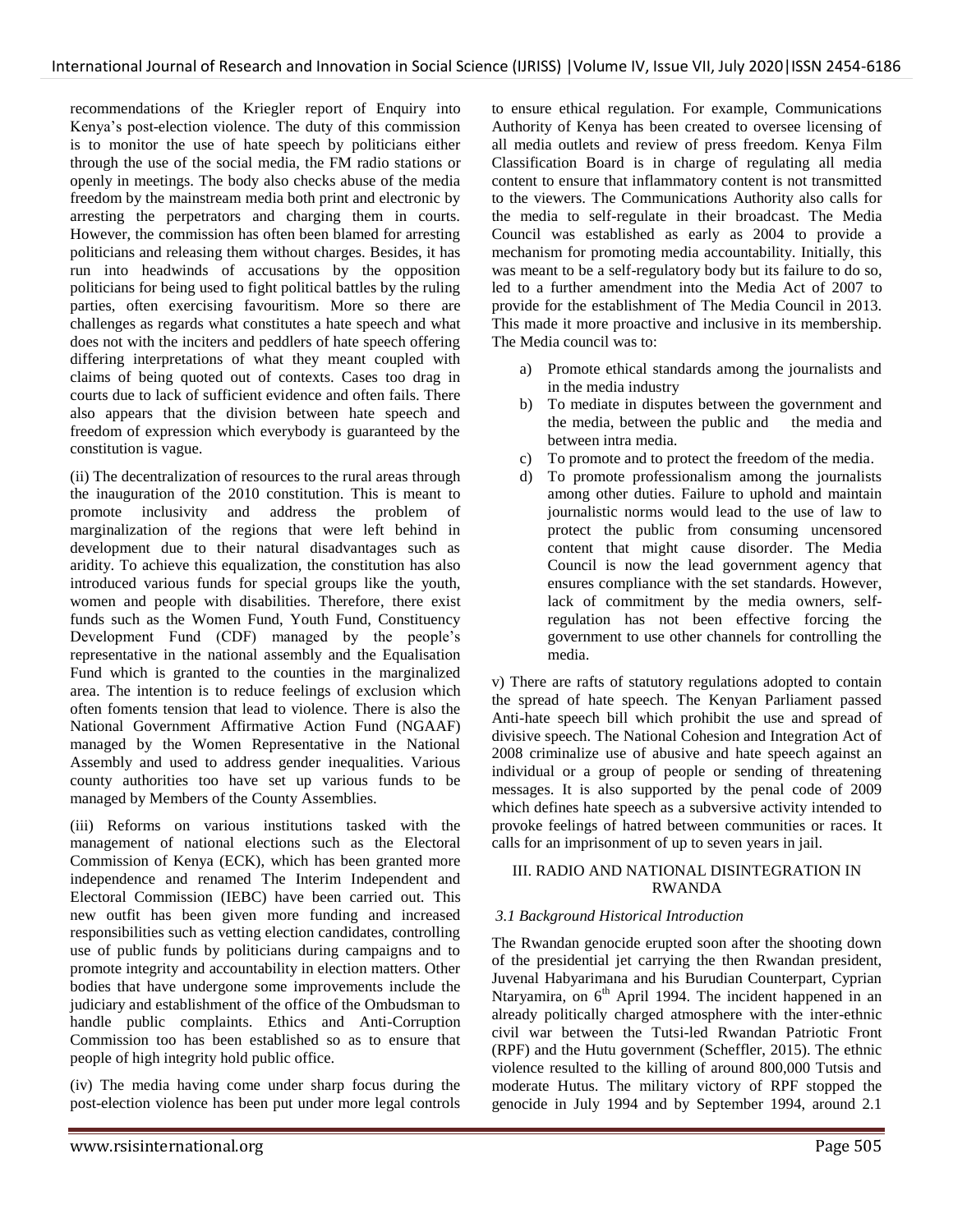million Rwandese had fled the country and a further 1.8 million people had become internally displaced.

## *3.2 The Role of the Print media*

Several media theories are in agreement that media influences peoples" perceptions and consequently their behavior towards certain issues. The media in Rwanda, before, during and after the genocide played a key role in shaping the magnitude of the war. Both Print and the electronic media were culpable in instigating the crisis. Scheffler (ibid) correctly points out that the newspaper, *Kangura* had participated in hate speech propagation by publishing anti-Tutsi and anti-FPF campaign in October 1990. Besides, the paper had published the infamous Ten Commandments that provoked and entrenched ethnic hatred by portraying the Tutsi as very evil people. Through this paper therefore a wedge was driven between the Hutus and the Tutsis. These commandments are as follows:

(i)Every Hutu should know that a Tutsi woman, whoever she is, works for the interest of her Tutsi ethnic group. As a result, we shall consider a traitor any Hutu who; marries a Tutsi woman, befriends a Tutsi woman or employs a Tutsi woman as a secretary or a concubine.

(ii) Every Hutu should know that our Hutu daughters are more suitable and conscientious in their role as a woman, wife and mother of the family. Are they not beautiful, good secretaries and more honest?

(iii) Hutu women, be vigilant and try to bring your husbands, brothers and sons back to reason.

(iv) Every Hutu should know that every Tutsi is dishonest in business. His only aim is the supremacy of his ethnic group. As a result, any Hutu who does the following is a traitor:

- a) Makes a partnership with a Tutsi in business.
- b) Invests his money or the government's money in a Tutsi enterprise.
- c) Lends or borrows money from a Tutsi.
- d) Gives favours to Tutsi in business.

(v) All strategic positions, political, administrative, economic, military and security should be entrusted only to Hutu.

(vi) The education sector (schools pupils, students and teachers) must be majority Hutu.

(vii) Rwandan armed forces must be exclusively Hutu. The experiences of the October 1990 war has taught us a lesson. No member of the military shall marry a Tutsi.

(viii) The Hutus should stop having mercy on the Tutsis.

(ix) The Hutus, wherever they are, must have unity and solidarity and be concerned with the fate of their Hutu brothers; must constantly look for friends and allies for the Hutu cause, staring with their Hutu brothers, they must counteract Tutsi propaganda, the Hutu must be firm and vigilant against their common Tutsi enemy.

(x) The social revolution of 1959, the referendum of 1961, and the Hutu ideology, must be taught to every Hutu at every level. Every Hutu must spread this ideology widely. Any Hutu who persecutes his brother Hutu for having read, spread and taught this ideology is a traitor.

The newspaper also spread inciting propaganda by showing the Tutsis as "Neo-Nazis" who are nostalgic for power and that given a chance to ascend to power, the Tutsis would oppress the Hutus. The editor of the *Kangura* newspaper, having caused great incitement to commit genocide, was in 2003, convicted by International Criminal Tribunal for Rwanda (ICTR) for committing crimes against humanity. Benesch (2008:504) also notes that as early as 1991 another Rwandan publication named *Echo des 1000 Collines* had published a cartoon showing a Tutsi massacring Hutus with the caption, "Flee: A Tutsi will exterminate the Hutus". As can be seen from the above publications the media had long planted the seeds of ethnic violence before the eventual eruption in 1994. The print media had started the campaign of hate speech before it was picked up by the electronic media especially the radio in 1994. However as other sources have indicated before, our research indicates that the radio was responsible for much of the damage that happened.

## *3.3 The Role of the Radio in Rwandan Genocide*

The radio"s ability to reach to the majority of the population including the illiterate ones makes it the most influential media than the print one. Here one only needs to listen, a natural ability that most people have, as opposed to reading a newspaper which is an acquired ability. Two radio stations played a key role: Radio Rwanda, a state owned station and the privately owned, Radio Television Libra Des Milles Collines ( RTLM). Des Forges (2007) says that both radio stations were used to convey orders from the authorities and were used to order and to direct killings. RTLM was owned and controlled by Hutu hardliners in government who used it to create major rivalries between the Tutsis and the Hutus. Scheffler notes that RTLM used to broadcast five times a day in March 1991 that 'A Human Rights Group' in Nairobi had issued a press release warning that Tutsis were going to kill Hutus. The radio on many occasions kept on underlining the differences between the Hutus and the Tutsis. It emphasized that the Tutsis were well endowed with much wealth as opposed to the Hutus. RTLM also reminded the Hutus of the past horrors of the Tutsis in leadership. It warned them to prepare to defend themselves against the supposed attack by the Tutsis. Therefore it encouraged listeners to fight. Besides such open incitements, the radio also broadcasted names of individuals and places to be targeted during the war (Des Forges, 207:45). The radio station told the people that the RPF combatants were already mingling with the rest of the population dressed in civilian clothes. The intended effect of this description was that the perceived enemy was already on the loose amidst them. This created fear and anxiety among the residents. Des Forges quotes one radio presenter as telling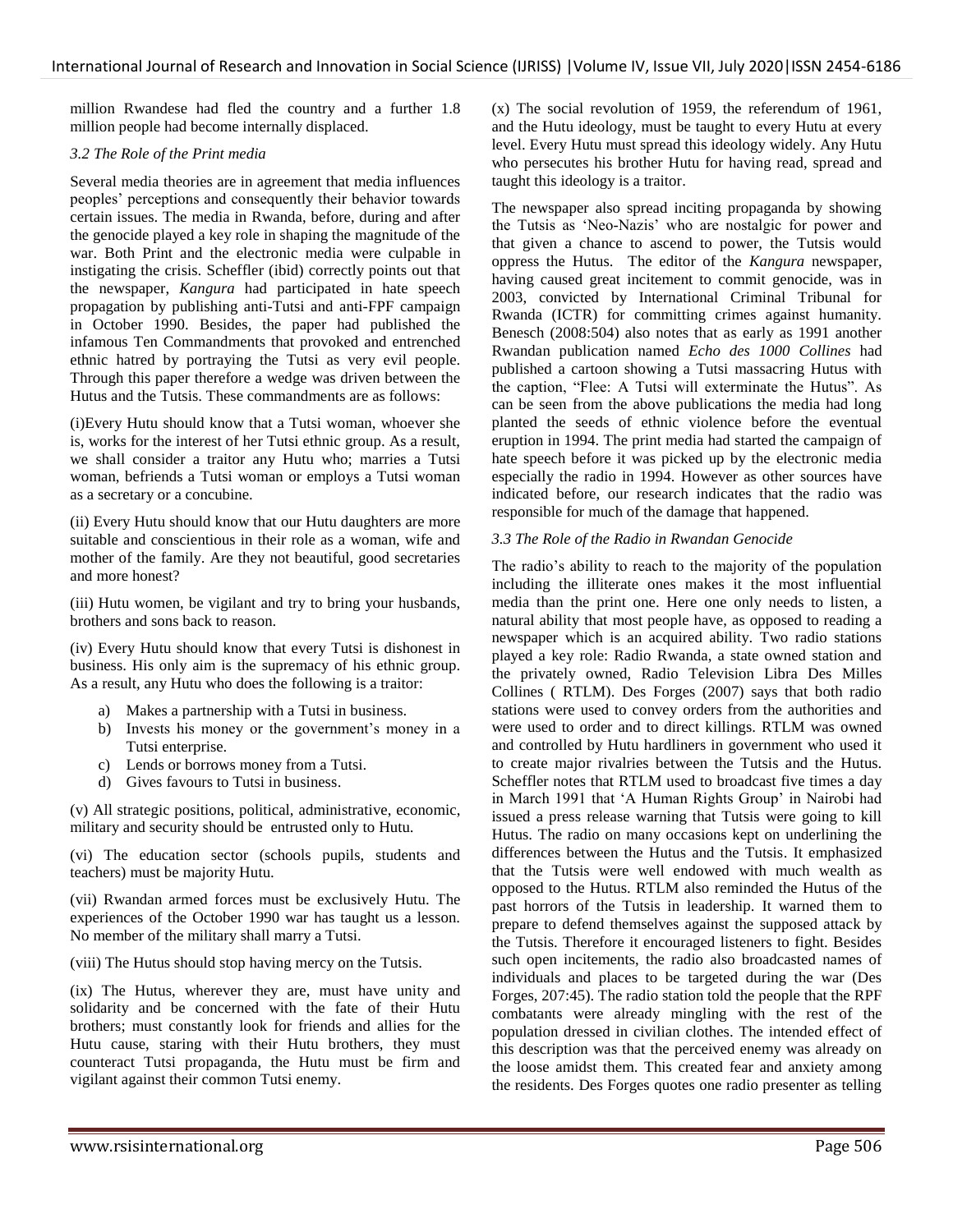the people thus; "Go fight them with the weapons you have. You have arrows, you have spears, go after those *Inkotanyi<sup>1</sup> "*.

RTLM also issued strict warnings to the moderate Hutus that if they sympathize with the 'enemy' they would be treated as traitors. The station also castigated those who failed to participate in the hunting of the enemy. Des Forges quotes one listener retelling what he heard from the RTLM presenter, "Those who side with both sides are traitors. It is they who tell a lot to the  $Inyenzi<sup>2</sup>$ . It is them we call accomplices. They will pay for what they have done'.

As can be seen above, just like the Kenyan case, use of coded language was the preferred means of concealing the name of the community to be attacked. This reference also indicates the contemptuous attitude of the Hutus towards the Tutsis as at that time. The radio could pass such messages using the vernacular language so as to reach only the intended members of one ethnic group. In the case of RTLM, the Tutsis were referred using expressions such as, *Inyenzi,* a term meaning cockroaches in Kinyarwanda. This analogy points out the belief and perception of the Hutus that the Tutsis are a destructive nuisance. The term *Inkotanyi* was also used derogatively in reference to FPF supporters and sympathizers however the word"s meaning was expanded to mean also the Tutsi ethnic group in general (Scheffler, 2015:16).

In Kenya use of analogies to refer to rival communities was also common. Mayers (2008) gives the examples of Kameme FM and Inooro FM that broadcasts in Kikuyu language as playing songs mentioning "Beast from the West" which was a veiled reference to the then opposition leader Raila Odinga and other politicians from the Western Kenya. Radio Lake Victoria FM which broadcasts from Western and Nyanza regions would in turn play a song alluding to the Kikuyu leadership as 'Leadership of baboons'. This researcher was also told that in Rift Valley Province, in which the Kalenjins and the Maasai are the dominant communities, the Agikuyu, the minority in that locality, were referred derogatively as, 'The madoadoa' meaning the blemishes. The usage and propagation of these ethnic stereotypes in Kenya and Rwanda through the mass media therefore contributed greatly to the disintegration of communities and making peaceful coexistence hard in the times mentioned. This is why this paper puts into question whether the emergence of the FM radio stations is a boom or a bane for the third world countries especially those in Africa.

# IV. CONCLUSION

The ability of the radio stations to cause national disintegration as highlighted in this paper is a call for states to exercise caution in licensing and monitoring the operations of the media houses especially in societies fragmented by ethnic politics. However, media control should not be interpreted to mean the muzzling of the media freedom but rather a calculated balancing between legal regulation and the need to ensure citizen"s access to information as enshrined in the constitution. This would ensure that the potential of economic

growth offered by the radio stations is not diminished by the wrongs of a few radio stations. There is enough evidence in Kenya to show that whereas around five or so radio stations were involved in propagation of hate speech, there were more radio stations involved in promotion of peace during and after the post-election violence.

Lack of clear yardsticks for evaluating what constitutes hate speech has been shown to frustrate the prosecution of those who peddle hate speech. Use of coded language especially ethnic metaphors and analogies complicates matters in courts. As we have seen with the Kenyan case, interpretation of metaphorical statements often proves difficult leading to failure in prosecution. Proper legal frameworks should be enacted by the East African countries to provide inter alia how to identify hate speech and modes of punishment. As it appears in Kenya, the punishments are too lenient and unable to deter a recurrence of hate speech propagation. Unfortunately, the laws are made by politicians and are the first ones to abuse them to their own gain.

Whether the media or the politician is to blame for perpetuation of the hate speech and thus violence is a lengthy debate for future research. However, what is clear is that the politician is everywhere; as the owner of a media house, as the guest speaker in the studios, as the lead analyst in social economic and political discourses and in making laws to regulate the media. Therefore it is willingness or lack of it that enforces the law. For this reason, the media and especially the vernacular media is dominated by politicians' interests. Regarding ownership, Mayers (2008), observes that in the Democratic Republic of Congo, several commercial radio stations associated with the politicians have orchestrated violence in the election of 2006. She gives the example of Radio Liberte chain owned by the then presidential candidate Piere Bemba and Digital Congo, owned by Kabila.

We have seen in this research that the commercial radios stations are more susceptible to political abuse than the national and communal radio stations. This because the radio stations with countrywide audience use the country"s national language which has the potential to unite the people than vernacular ones. They are also subject to more state restrictions. The community radio stations on their side, have close control and wider goals. Some are managed by the trustees, boards of management, religious groups or committees. Some that enjoys external funding may be subjected to more strict scrutiny hence they have a high likelihood to uphold transparency and accountability.

# REFERENCES

- [1] Abdi, J.& Deane, J. (2008) The Kenya 2007 Elections and their Aftermath: The Role of the Media and Communication. Retrieved from:http//downloads.bbc.co.uk/worldservice/trust/pdf/Kenyapolicy-briefing-08 pdf on 10/6/2020.
- [2] Bebesch Susan (2008) Vile Crime or Inalienable Rights? Defining Incitement to Genocide. In *Virginia Journal of International Law*. Vol 48 (3).485-528'